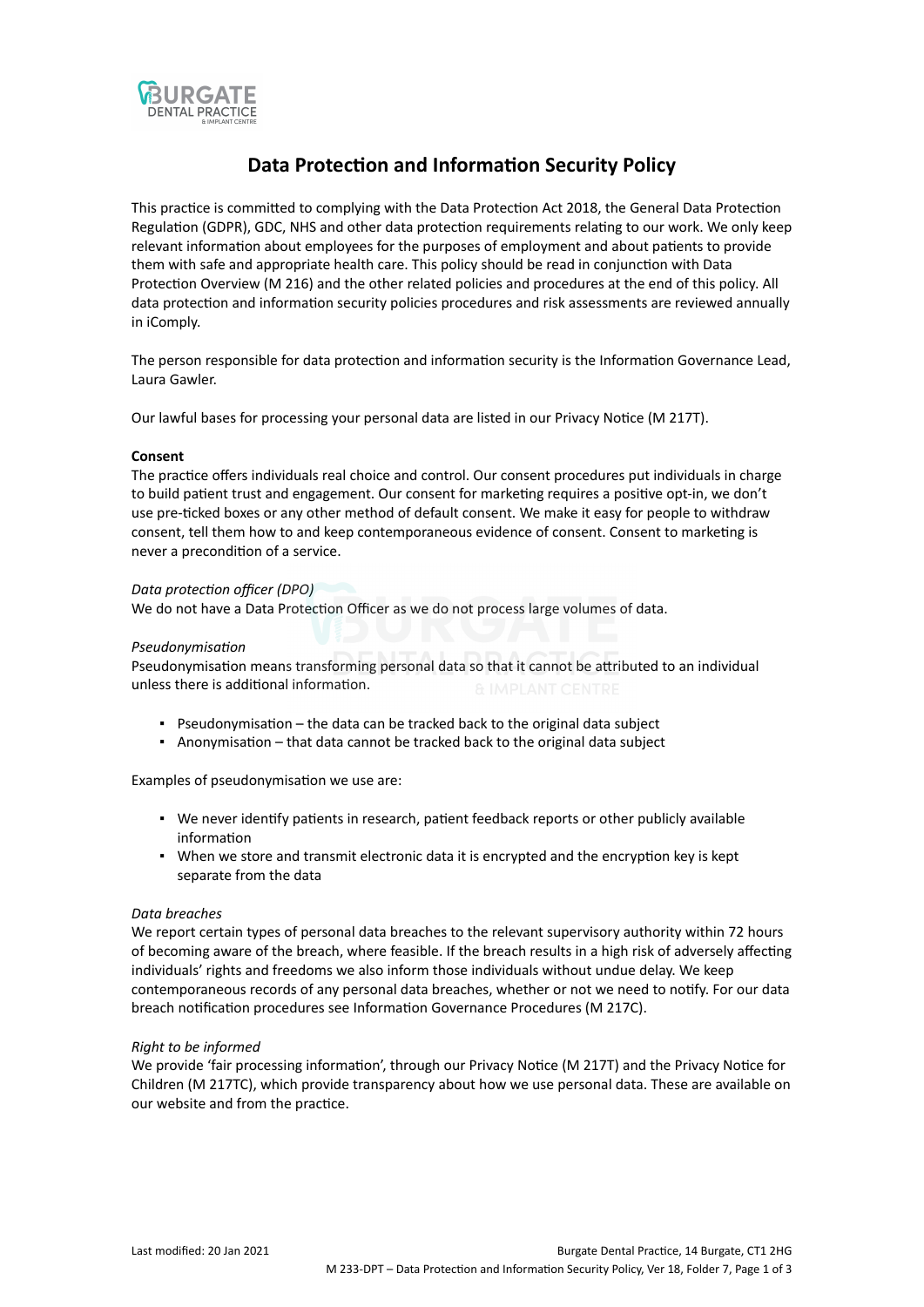

## **Your data rights**

## *Right of Access*

Individuals have the right to access their personal data and supplementary information. The right of access allows individuals to be aware of and verify the lawfulness of the processing. If an individual contacts the practice to access their data they will be provided with, as requested:

- Confirmation that their data is being processed
- Access to their personal data
- Any other supplementary information about your rights as found below and in our Privacy Notices (M 217T) and (M 217TC)

## *Right to erasure*

The right to erasure is also known as 'the right to be forgotten'. The practice will delete personal data on request of an individual where there is no compelling reason for its continued processing. The right to erasure applies to individuals who are not patients at the practice. If the individual is or has been a patient, the clinical records will be retained according to the retention periods in Record Retention (M 215) and after the periods stated can be deleted upon request.

## *Right of rectification*

Individuals have the right to have personal data rectified if it is inaccurate or incomplete.

## *Right to restriction*

Individuals have a right to 'block' or suppress the processing of their personal data. If requested we will store their personal data, but stop processing it. We will retain just enough information about the individual to ensure that the restriction is respected in the future.

## *Right to object*

Individuals have the right to object to direct marketing and processing for purposes of scientific research and statistics.

## *Data portability*

An individual can request the practice to transfer their data in electronic or other format.

## *Privacy by design*

We implement technical and organisational measures to integrate data protection into our processing activities. Our data protection and information governance management systems and procedures take Privacy by design as their core attribute to promote privacy and data compliance.

## *Records*

*We keep records of processing activities for future reference.*

## *Privacy impact assessment*

To identify the most effective way to comply with their data protection obligations and meet individuals' expectations of privacy we review our Privacy Impact Assessment annually in iComply using the Sensitive Information Map, PIA and Risk Assessment (M 217Q).

## *Information security*

Information Governance Procedures (M 217C) includes the following information security procedures:

- Team members follow the 'Staff Confidentiality Code of Conduct', which clarifies their legal duty to maintain confidentiality, to protect personal information and provides guidance on how and when personal or special category data can be disclosed
- How to manage a data breach, including reporting
- A comprehensive set of procedures, risk assessments and activities to prevent the data we hold being accidentally or deliberately compromised and to respond to a breach in a timely manner
- The requirements and responsibilities if team members use personal equipment such as